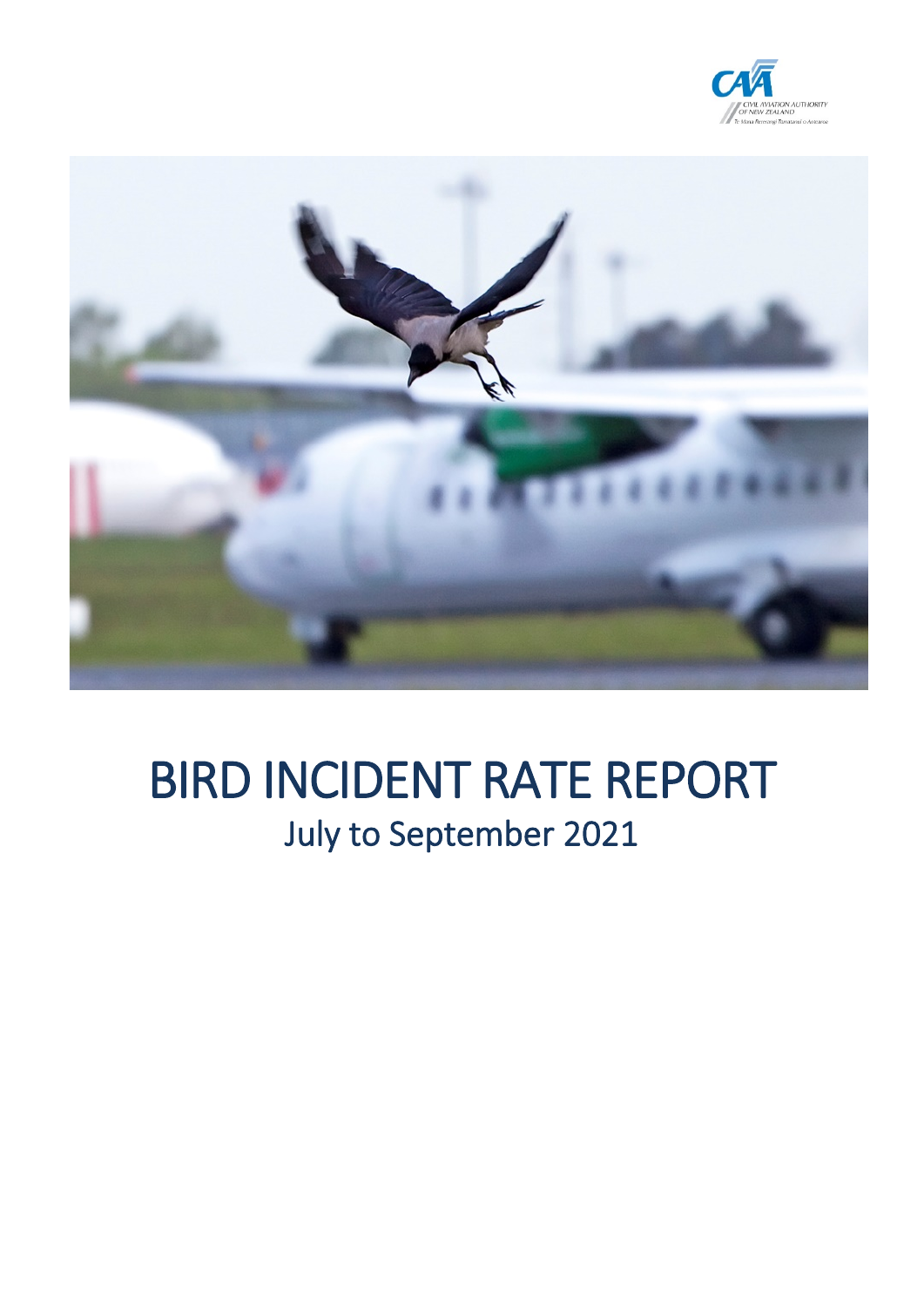#### Introduction

Bird incident rates are reported quarterly by aerodrome. This is achieved by querying the database for the number of incidents at aerodromes and summarising by quarter. The results of this query are then divided by the aircraft movements at each aerodrome for the same quarter and multiplied by 10,000 to achieve strikes per 10,000 aircraft movements. Aircraft movements at aerodromes are obtained from the ACNZ, and where available, from individual airport companies. Where no movement data are available, CAA estimates are used. Aerodrome operators are invited to supply more accurate movement data where appropriate.

#### Definition of 'On-Aerodrome'

Not all bird strike incidents occur within the wildlife management area that relates to the aerodrome stated in the incident report so this report breaks incidents down into 'On aerodrome', 'Off aerodrome' and 'Undefined'.

An "on airport" bird strike is defined within IBIS (ICAO Bird Strike Information System) as one which occurs between 0 to 200 ft inclusive on landing and 0 to 500 ft inclusive on take-off. This definition doesn't align well with the level of 50 ft that is widely used in NZ as the boundary between take-off and climb and between approach and landing. This misalignment makes it inappropriate to use the reported 'Phase of Flight' as the sole factor in determining whether a reported strike is on or off an aerodrome.

This report therefore makes the following assumptions:

If the distance from the airport is greater than 5 NM the strike is **Off Aerodrome**

If no altitude is reported the strike is **Off Aerodrome** if the flight phase is Cruise or Holding, **On Aerodrome** if the flight phase is Taxiing, Hover Taxi, Takeoff or Landing and **Undefined** in all other cases

If the altitude is reported as zero the strike is **Undefined** if the flight phase is Parked or Unknown otherwise it is **On Aerodrome**

If the altitude is reported as greater than zero but not greater than 200 feet the strike is **Undefined** if the flight phase is Parked, Unknown or Taxiing otherwise it is **On Aerodrome**

If the altitude is reported as greater than 200 ft but not greater than 500 ft the strike is **On Aerodrome** if the flight phase is Takeoff or Climb, **Off Aerodrome** if the flight phase is Approach, Descent or Landing and **Undefined** otherwise

If the altitude is reported as greater than 500 ft the strike is **Undefined** if the flight phase is Parked, Taxiing, Hover Taxi or Unknown and **Off Aerodrome** otherwise

These rules are applied in the above order with later rules having no effect if a strike meets the conditions of an earlier rule.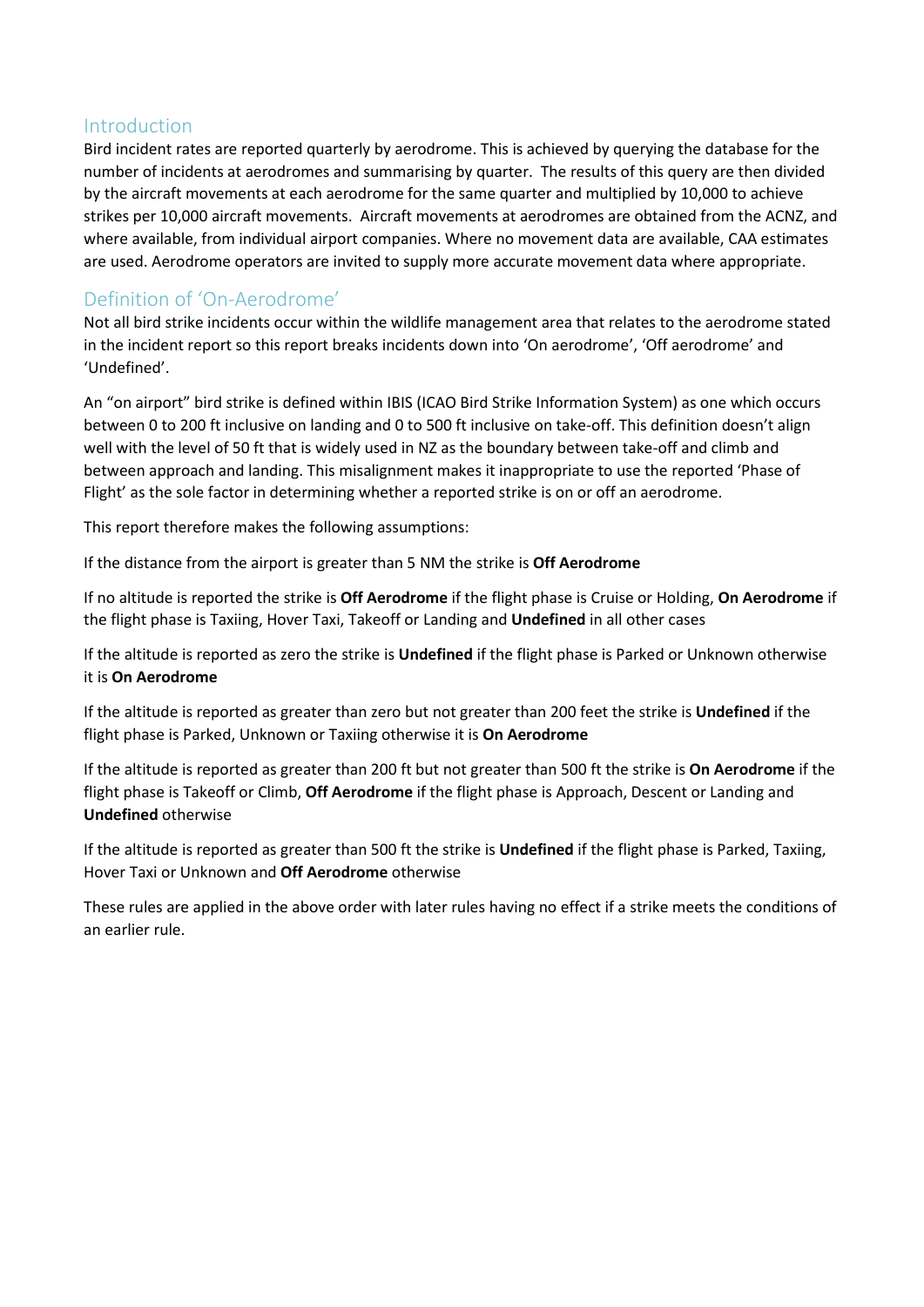# On-Aerodrome 12-Month Moving Average Strike Rate per 10,000 Aircraft Movements

The following table shows the 12-month moving average on-aerodrome strike rates for identified aerodromes for the three years ending 30 September 2021.

|                  | Qtr  |      |      |      |      |      |      |      |      |      |      |      |
|------------------|------|------|------|------|------|------|------|------|------|------|------|------|
| Aerodrome        | 18/4 | 19/1 | 19/2 | 19/3 | 19/4 | 20/1 | 20/2 | 20/3 | 20/4 | 21/1 | 21/2 | 21/3 |
| Auckland         | 2.3  | 2.3  | 2.1  | 1.6  | 1.7  | 1.5  | 1.6  | 2.1  | 2.7  | 2.9  | 3.2  | 3.1  |
| Ardmore          | 1.0  | 0.9  | 0.8  | 0.9  | 0.2  | 0.5  | 0.8  | 0.6  | 0.8  | 0.6  | 0.5  | 0.6  |
| Chatham Islands  | 0.0  | 0.0  | 0.0  | 0.0  | 0.0  | 0.0  | 0.0  | 0.0  | 0.0  | 0.0  | 0.0  | 0.0  |
| Christchurch     | 7.1  | 5.5  | 3.6  | 3.1  | 4.0  | 4.0  | 5.3  | 6.4  | 4.9  | 5.9  | 4.0  | 2.6  |
| Dunedin          | 8.1  | 5.9  | 2.2  | 3.0  | 3.5  | 5.5  | 6.4  | 7.0  | 5.9  | 5.0  | 5.7  | 4.4  |
| Gisborne         | 7.8  | 5.7  | 4.5  | 4.0  | 3.3  | 3.0  | 2.4  | 1.8  | 2.5  | 2.0  | 2.5  | 2.4  |
| Hamilton         | 2.6  | 1.8  | 1.9  | 1.8  | 1.6  | 2.3  | 1.6  | 1.9  | 1.7  | 1.2  | 1.3  | 1.0  |
| Hokitika         | 2.5  | 2.4  | 2.4  | 2.4  | 2.4  | 2.4  | 0.0  | 2.8  | 6.2  | 5.9  | 10.4 | 7.5  |
| Invercargill     | 3.2  | 4.1  | 3.6  | 5.8  | 6.4  | 5.9  | 6.8  | 5.7  | 6.6  | 7.0  | 7.0  | 6.1  |
| Kerikeri         | 6.8  | 2.6  | 3.5  | 3.2  | 5.0  | 4.7  | 2.8  | 1.9  | 2.1  | 2.5  | 2.6  | 2.7  |
| Manapouri        | 0.0  | 0.0  | 0.0  | 0.0  | 0.0  | 0.0  | 0.0  | 0.0  | 0.0  | 0.0  | 0.0  | 0.0  |
| Napier           | 19.7 | 22.0 | 22.0 | 19.6 | 18.0 | 15.9 | 14.5 | 14.3 | 14.4 | 11.9 | 12.0 | 13.6 |
| Nelson           | 4.3  | 3.8  | 5.0  | 5.5  | 6.5  | 5.7  | 5.4  | 6.5  | 5.9  | 7.8  | 9.2  | 8.6  |
| New Plymouth     | 7.5  | 7.5  | 7.4  | 6.5  | 6.6  | 5.8  | 1.9  | 2.0  | 2.7  | 3.9  | 5.4  | 6.0  |
| Ohakea           | 1.8  | 1.7  | 1.1  | 0.8  | 0.5  | 1.7  | 3.3  | 4.1  | 4.0  | 4.0  | 2.8  | 2.7  |
| Palmerston North | 4.1  | 4.1  | 4.1  | 4.5  | 6.5  | 6.2  | 6.9  | 5.1  | 3.9  | 3.1  | 4.1  | 4.0  |
| Paraparaumu      | 0.5  | 0.5  | 0.4  | 0.8  | 0.8  | 0.8  | 1.0  | 0.4  | 1.3  | 1.6  | 1.8  | 1.6  |
| Queenstown       | 2.7  | 2.8  | 2.7  | 2.9  | 4.1  | 4.9  | 5.9  | 6.0  | 3.7  | 4.2  | 2.7  | 2.6  |
| Rotorua          | 7.9  | 6.2  | 5.3  | 5.0  | 5.0  | 4.1  | 5.5  | 6.1  | 6.8  | 8.8  | 9.6  | 9.5  |
| Taupo            | 2.9  | 2.3  | 1.8  | 1.4  | 0.9  | 0.5  | 0.6  | 2.0  | 3.0  | 4.6  | 3.6  | 1.8  |
| Tauranga         | 4.8  | 4.7  | 4.5  | 3.9  | 4.1  | 5.1  | 4.6  | 4.9  | 6.1  | 6.6  | 6.9  | 7.7  |
| Timaru           | 4.2  | 2.8  | 4.3  | 4.3  | 3.7  | 2.1  | 1.1  | 0.9  | 0.0  | 0.7  | 0.6  | 0.7  |
| Whanganui        | 0.3  | 0.5  | 0.7  | 0.9  | 1.0  | 0.8  | 0.8  | 1.2  | 1.1  | 1.1  | 0.9  | 0.5  |
| Wellington       | 4.1  | 3.9  | 3.3  | 2.7  | 2.5  | 2.7  | 1.9  | 2.4  | 3.1  | 2.8  | 2.6  | 2.9  |
| Westport         | 0.0  | 0.0  | 0.0  | 0.0  | 0.0  | 0.0  | 0.0  | 0.0  | 8.9  | 8.9  | 7.2  | 7.4  |
| Whakatane        | 8.1  | 16.3 | 9.6  | 7.2  | 6.4  | 6.6  | 8.0  | 7.2  | 6.6  | 4.3  | 2.8  | 2.9  |
| Whangarei        | 1.6  | 2.2  | 3.6  | 3.7  | 4.5  | 3.2  | 1.9  | 2.8  | 1.8  | 5.4  | 5.1  | 5.6  |
| Whenuapai        | 13.8 | 14.1 | 14.6 | 12.6 | 10.1 | 10.6 | 6.2  | 9.6  | 8.6  | 6.7  | 10.1 | 10.1 |
| Woodbourne       | 8.3  | 9.7  | 8.9  | 10.3 | 9.9  | 8.4  | 10.2 | 8.9  | 9.4  | 6.2  | 7.7  | 7.8  |
| Overall          | 4.5  | 4.1  | 3.6  | 3.4  | 3.4  | 3.5  | 3.6  | 3.7  | 3.7  | 3.7  | 3.7  | 3.5  |

Data with a pink background is based on CAA estimates of aircraft movements for the aerodrome because the CAA has either no data or incomplete data for that aerodrome.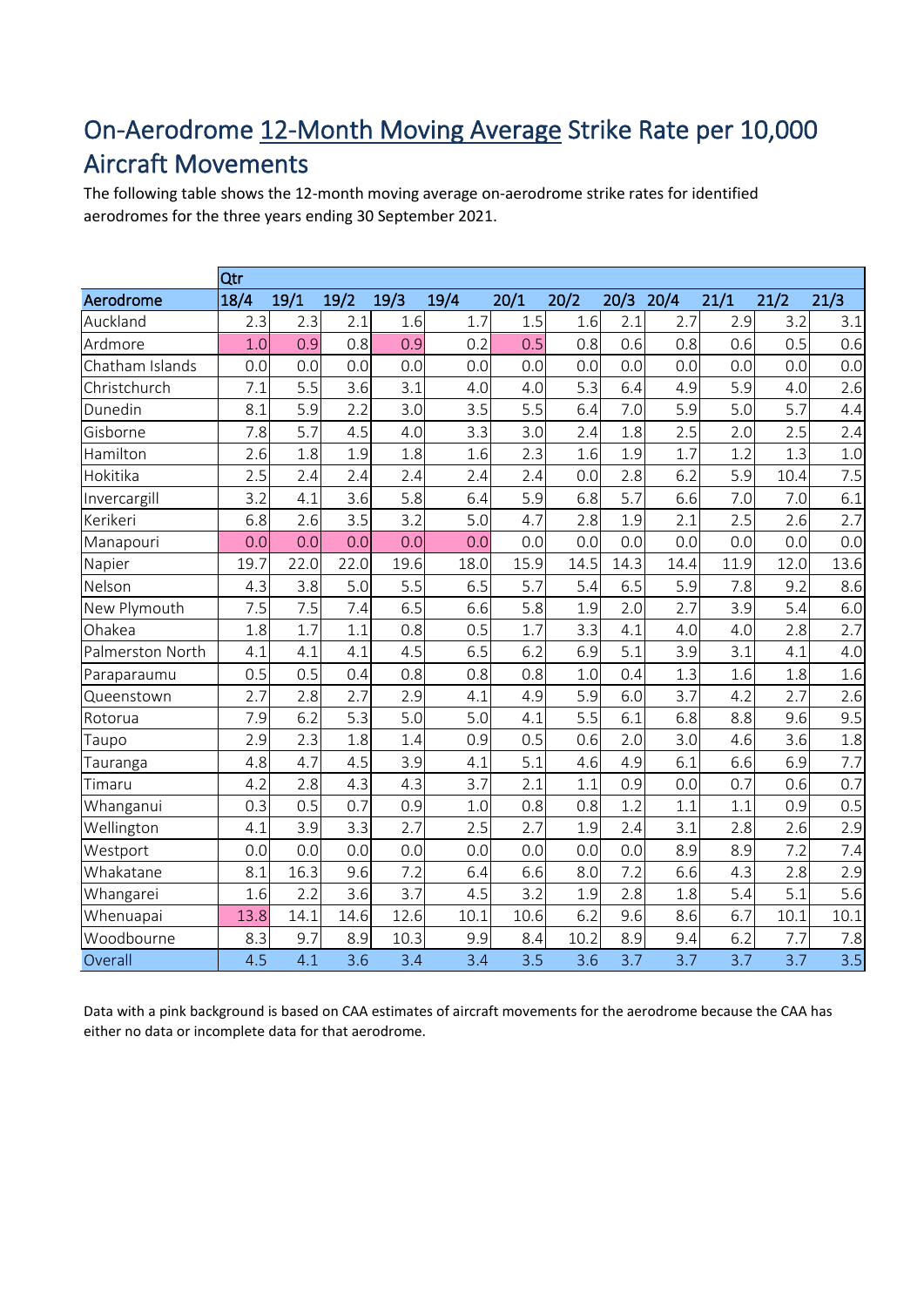#### Analysis

Each aerodrome is assigned a risk category based on the most recent 12 month average bird strike rate per 10,000 aircraft movements. These categories are:

- Low where the rate is less than 5 strikes per 10,000 movements Medium where the rate is not less than 5 strikes per 10,000 movements but less than 10 strikes per 10,000 movements
- High where the rate is not less than 10 strikes per 10,000 movements.

Each aerodrome is also assigned a trend category based on a straight line approximation to the 3 year history of bird strike rates. These categories are:

- Trending down where the trend graph has a slope of less than -0.059 strikes per 10,000 movements Constant where the trend graph has a slope of between -0.059 and +0.059 strikes per 10,000 movements
- Trending up where the trend graph has a slope of more than +0.059 strikes per 10,000 movements

The CAA then determines what if any actions are required based on the combination of the above categories

Current details for individual aerodromes are shown in the following table.

| Aerodrome        | <b>Incident Rate Trend</b> |          |
|------------------|----------------------------|----------|
| Auckland         | Low                        | Upward   |
| Ardmore          | l ow                       | Constant |
| Chatham Islands  | l ow                       | Constant |
| Christchurch     | l ow                       | Downward |
| Dunedin          | l ow                       | Constant |
| Gisborne         | l ow                       | Downward |
| Hamilton         | l ow                       | Downward |
| Hokitika         | Medium                     | Upward   |
| Invercargill     | Medium                     | Upward   |
| Kerikeri         | l ow                       | Downward |
| Manapouri        | l ow                       | Constant |
| Napier           | High                       | Downward |
| Nelson           | Medium                     | Upward   |
| New Plymouth     | Medium                     | Downward |
| Ohakea           | l ow                       | Upward   |
| Palmerston North | l ow                       | Constant |
| Paraparaumu      | l ow                       | Upward   |
| Queenstown       | l ow                       | Upward   |
| Rotorua          | Medium                     | Upward   |
| Taupo            | l ow                       | Upward   |
| Tauranga         | Medium                     | Upward   |
| Timaru           | l ow                       | Downward |
| Whanganui        | l ow                       | Constant |
| Wellington       | l ow                       | Downward |
| Westport         | Medium                     | Upward   |
| Whakatane        | l ow                       | Downward |
| Whangarei        | Medium                     | Upward   |
| Whenuapai        | High                       | Downward |
| Woodbourne       | Medium                     | Downward |
| Overall          | Low                        | Constant |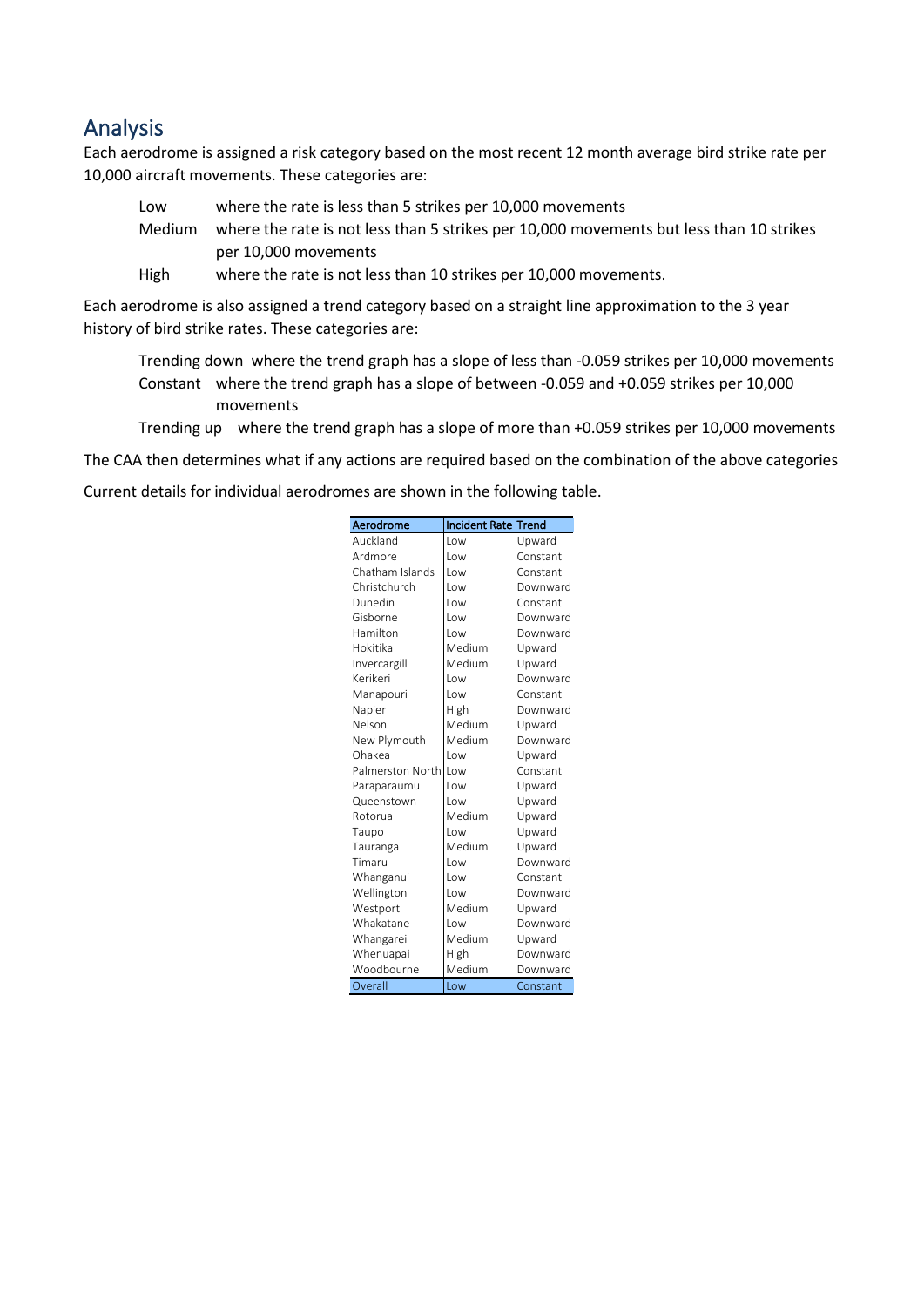| The following table summarises the numbers of aerodromes in each Risk/Trend Category. |  |  |
|---------------------------------------------------------------------------------------|--|--|
|                                                                                       |  |  |

|                                              | Trend |  |  |    |  |  |  |  |  |
|----------------------------------------------|-------|--|--|----|--|--|--|--|--|
| Risk Category Downward Constant Upward Total |       |  |  |    |  |  |  |  |  |
| Low                                          |       |  |  | 18 |  |  |  |  |  |
| Medium                                       |       |  |  |    |  |  |  |  |  |
| High                                         |       |  |  |    |  |  |  |  |  |
| -<br>ัก†ล                                    |       |  |  |    |  |  |  |  |  |

The graphs that follow show the 12 month moving average on-aerodrome bird-strike rates per 10,000 movements for each monitored aerodrome for the three year period ending 30 September 2021.

Graphs with a pink background are based on CAA estimates of aircraft movements for the aerodrome because the CAA has either no data or incomplete data for that aerodrome.

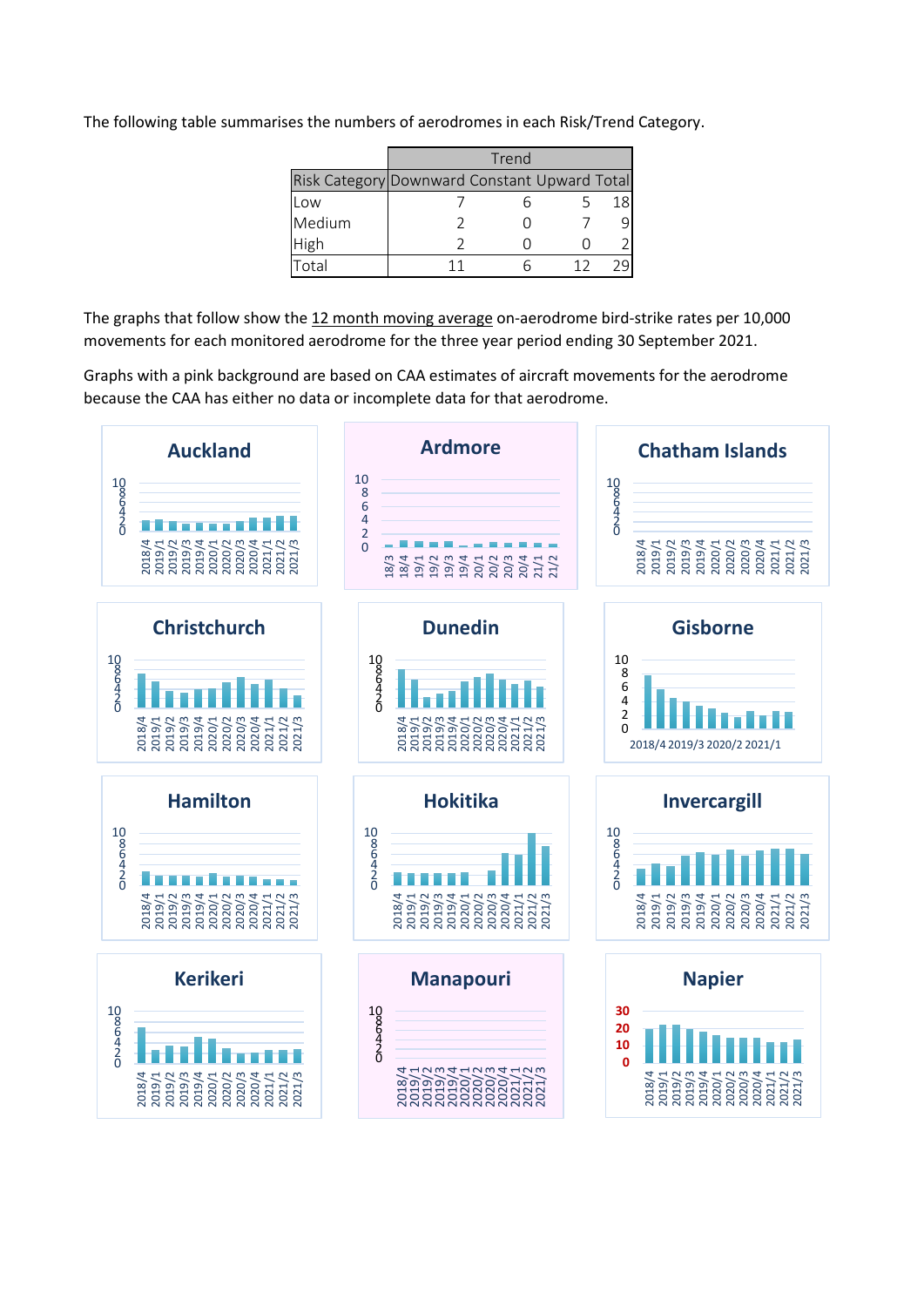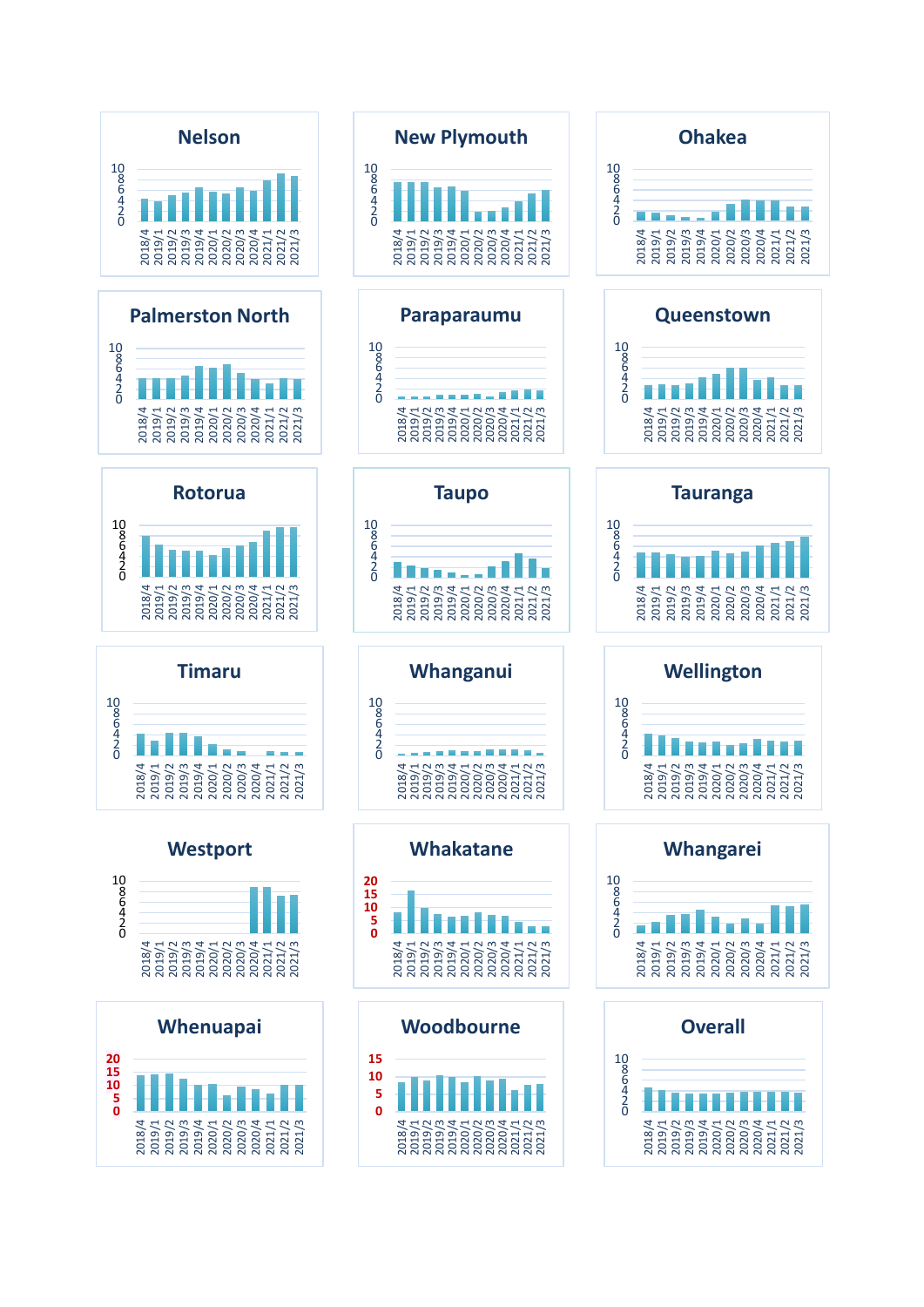# On-Aerodrome Quarterly Strike Rate per 10,000 Aircraft

# Movements

The following table and graphs show the quarterly on-aerodrome strike rates for identified aerodromes for the three year period ending 30 September 2021

Data with a pink background is based on CAA estimates of aircraft movements for the aerodrome because the CAA has either no data or incomplete data for that aerodrome.

|                 | Quarter |      |      |      |      |      |      |      |      |      |      |      |
|-----------------|---------|------|------|------|------|------|------|------|------|------|------|------|
| Aerodrome       | 18/4    | 19/1 | 19/2 | 19/3 | 19/4 | 20/1 | 20/2 | 20/3 | 20/4 | 21/1 | 21/2 | 21/3 |
| Auckland        | 0.6     | 3.2  | 1.2  | 1.1  | 1.3  | 2.2  | 2.0  | 3.6  | 3.1  | 2.4  | 3.8  | 3.0  |
| Ardmore         | 2.8     | 0.3  | 0.0  | 0.7  | 0.0  | 1.4  | 1.4  | 0.0  | 0.6  | 0.7  | 0.7  | 0.0  |
| Chatham Islands | 0.0     | 0.0  | 0.0  | 0.0  | 0.0  | 0.0  | 0.0  | 0.0  | 0.0  | 0.0  | 0.0  | 0.0  |
| Christchurch    | 4.4     | 1.8  | 3.4  | 2.9  | 7.8  | 1.6  | 14.6 | 6.4  | 3.0  | 4.6  | 2.2  | 1.1  |
| Dunedin         | 5.4     | 2.5  | 0.0  | 4.3  | 7.1  | 13.2 | 2.7  | 6.7  | 3.0  | 7.1  | 6.4  | 0.0  |
| Gisborne        | 5.4     | 3.7  | 3.7  | 3.3  | 2.6  | 2.2  | 0.0  | 1.2  | 5.8  | 0.0  | 3.2  | 0.0  |
| Hamilton        | 2.3     | 0.8  | 3.4  | 1.0  | 1.6  | 3.0  | 0.6  | 2.2  | 0.9  | 1.2  | 0.9  | 0.9  |
| Hokitika        | 0.0     | 0.0  | 9.4  | 0.0  | 0.0  | 0.0  | 0.0  | 10.6 | 13.2 | 0.0  | 20.5 | 0.0  |
| Invercargill    | 2.2     | 8.3  | 3.9  | 8.4  | 4.7  | 6.4  | 8.0  | 4.6  | 8.0  | 7.7  | 7.4  | 0.0  |
| Kerikeri        | 0.0     | 0.0  | 9.6  | 6.0  | 6.2  | 0.0  | 0.0  | 0.0  | 9.1  | 0.0  | 0.0  | 0.0  |
| Manapouri       | 0.0     | 0.0  | 0.0  | 0.0  | 0.0  | 0.0  | 0.0  | 0.0  | 0.0  | 0.0  | 0.0  | 0.0  |
| Napier          | 19.2    | 31.7 | 20.4 | 8.1  | 13.2 | 22.9 | 14.1 | 4.7  | 13.2 | 16.1 | 12.9 | 11.8 |
| Nelson          | 2.4     | 9.8  | 6.3  | 3.3  | 6.1  | 7.4  | 4.5  | 6.8  | 4.0  | 13.2 | 11.6 | 3.8  |
| New Plymouth    | 1.9     | 7.6  | 15.9 | 0.0  | 2.1  | 4.3  | 0.0  | 0.0  | 4.8  | 7.5  | 7.8  | 2.7  |
| Ohakea          | 2.9     | 0.0  | 0.0  | 1.0  | 1.1  | 5.5  | 6.7  | 3.5  | 0.0  | 5.4  | 1.9  | 3.2  |
| Palmerston      | 1.8     | 7.4  | 2.3  | 7.0  | 9.8  | 6.1  | 1.8  | 1.5  | 5.1  | 3.0  | 6.8  | 0.0  |
| North           |         |      |      |      |      |      |      |      |      |      |      |      |
| Paraparaumu     | 0.0     | 0.0  | 0.0  | 3.6  | 0.0  | 0.0  | 0.0  | 1.4  | 3.1  | 1.3  | 1.6  | 0.0  |
| Queenstown      | 5.3     | 1.7  | 2.7  | 1.7  | 10.1 | 3.9  | 12.3 | 1.8  | 2.9  | 6.0  | 0.9  | 1.8  |
| Rotorua         | 5.3     | 6.6  | 4.4  | 2.6  | 5.5  | 3.7  | 18.4 | 5.2  | 7.9  | 9.5  | 18.0 | 0.0  |
| Taupo           | 3.3     | 1.4  | 0.0  | 0.0  | 1.7  | 0.0  | 0.0  | 7.5  | 4.6  | 0.0  | 0.0  | 0.0  |
| Tauranga        | 3.4     | 4.1  | 7.5  | 1.5  | 4.1  | 7.4  | 5.2  | 2.6  | 8.2  | 8.9  | 7.3  | 5.5  |
| Timaru          | 5.6     | 5.7  | 6.3  | 0.0  | 3.4  | 0.0  | 0.0  | 0.0  | 0.0  | 2.9  | 0.0  | 0.0  |
| Whanganui       | 2.3     | 0.8  | 3.4  | 1.0  | 1.6  | 3.0  | 0.6  | 2.2  | 0.9  | 1.2  | 0.9  | 0.9  |
| Wellington      | 1.6     | 2.4  | 6.1  | 0.8  | 0.8  | 3.3  | 4.9  | 2.2  | 2.9  | 2.4  | 2.7  | 3.6  |
| Westport        | 0.0     | 0.0  | 0.0  | 0.0  | 0.0  | 0.0  | 0.0  | 0.0  | 29.7 | 0.0  | 0.0  | 0.0  |
| Whakatane       | 13.7    | 6.2  | 9.4  | 3.6  | 6.0  | 7.3  | 25.1 | 0.0  | 3.7  | 0.0  | 8.1  | 0.0  |
| Whangarei       | 2.8     | 5.3  | 6.1  | 0.0  | 5.9  | 0.0  | 0.0  | 3.5  | 2.7  | 11.5 | 2.8  | 5.5  |
| Whenuapai       | 24.2    | 9.3  | 20.4 | 0.0  | 12.4 | 11.2 | 3.4  | 12.5 | 8.3  | 3.7  | 16.5 | 12.5 |
| Woodbourne      | 6.0     | 16.8 | 6.2  | 10.1 | 4.1  | 13.7 | 19.3 | 5.2  | 5.0  | 4.5  | 16.2 | 5.5  |
| Overall         | 3.5     | 4.0  | 3.6  | 2.4  | 3.6  | 4.2  | 4.6  | 3.0  | 3.5  | 4.3  | 4.3  | 2.1  |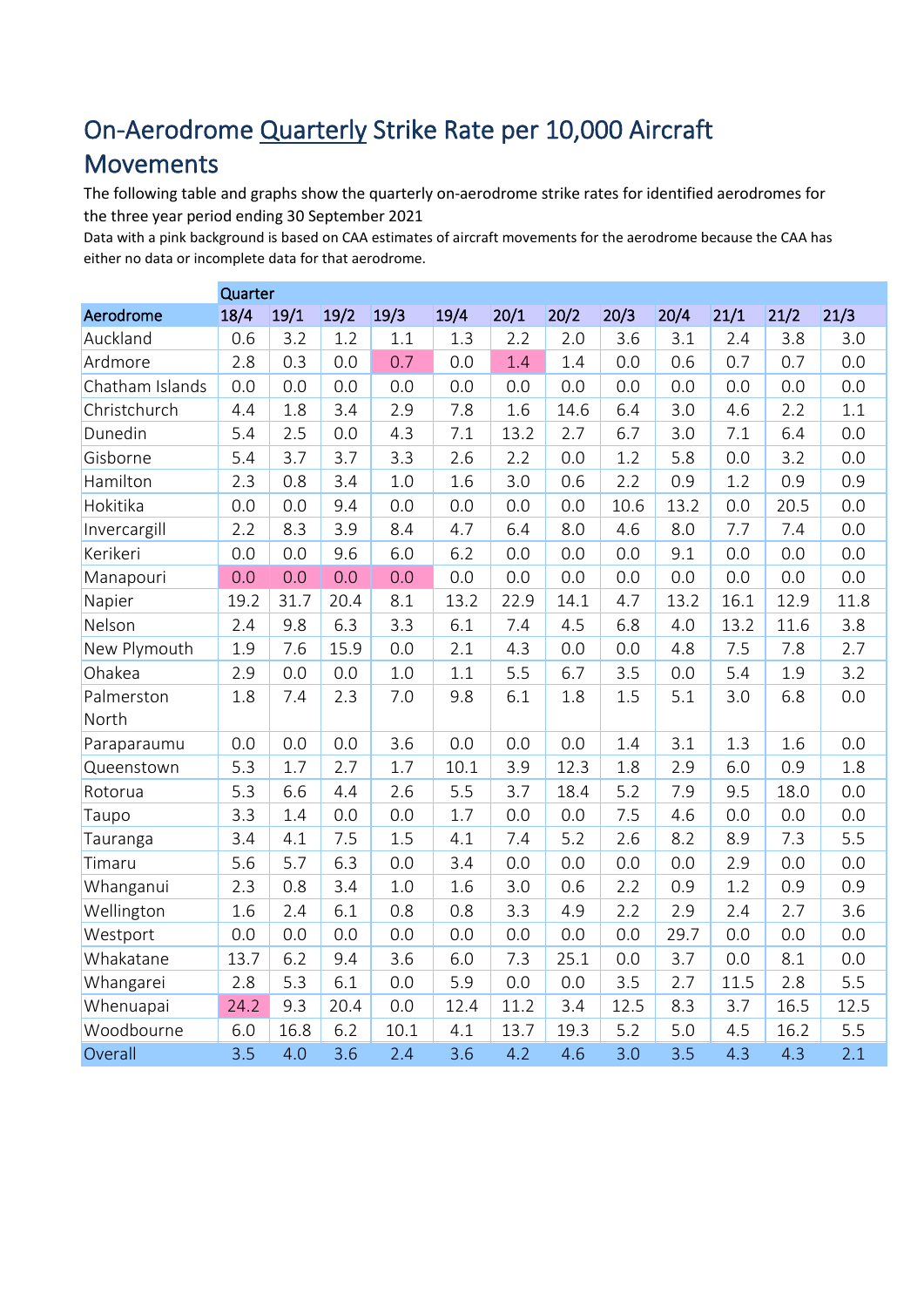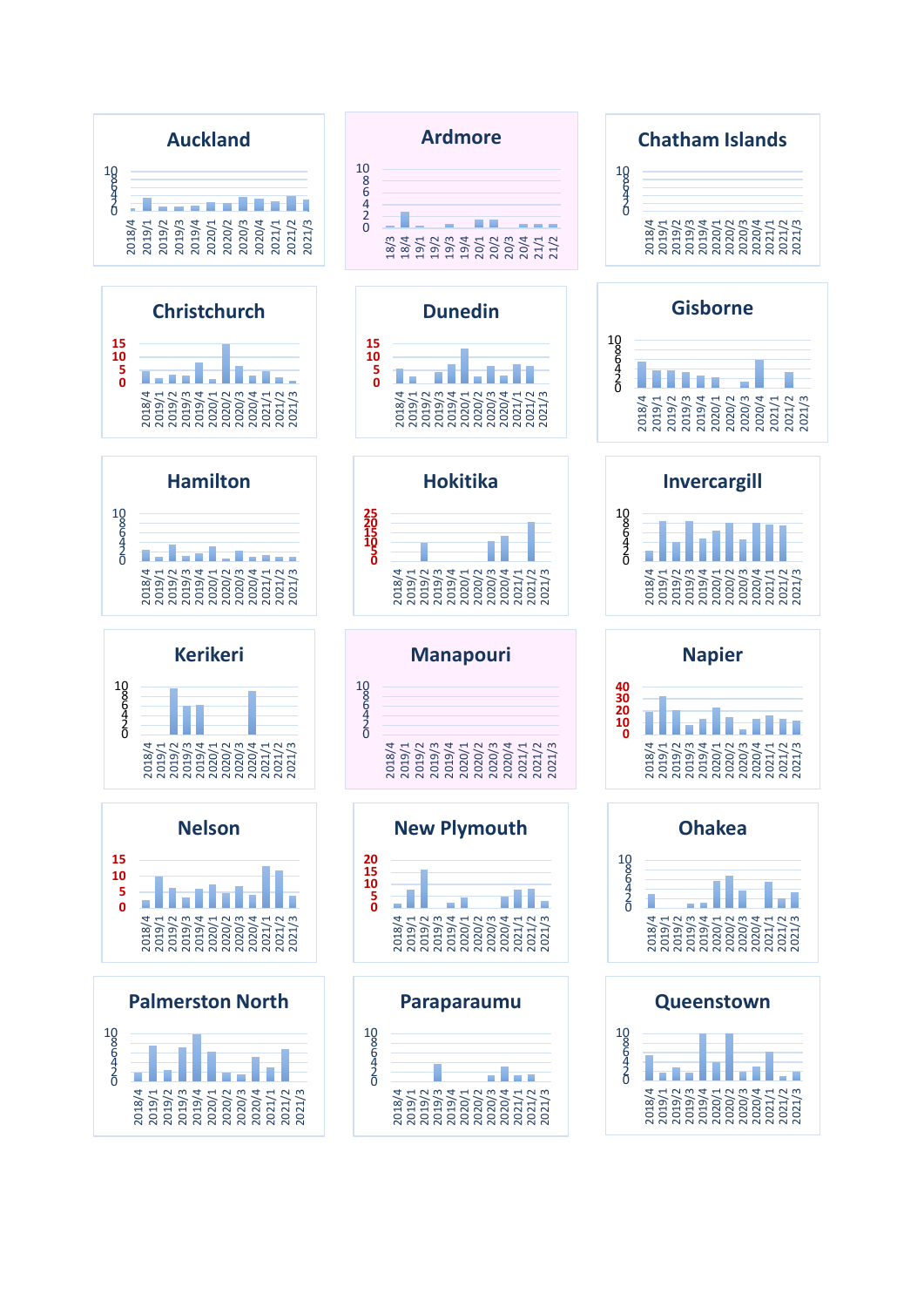

The remainder of this report records the results of analysis of individual aerodromes' reported bird strikes and near strikes broken down by on-/off-aerodrome and separately by bird size. One page is also included to cover the same information averaged across all monitored aerodromes.

The version of the report distributed internally within the CAA includes a separate page for each monitored aerodrome but the version delivered to each aerodrome operator carries only the pages relevant to that operator. The version delivered to the NZAFSC and NZALPA carries none of these individual pages